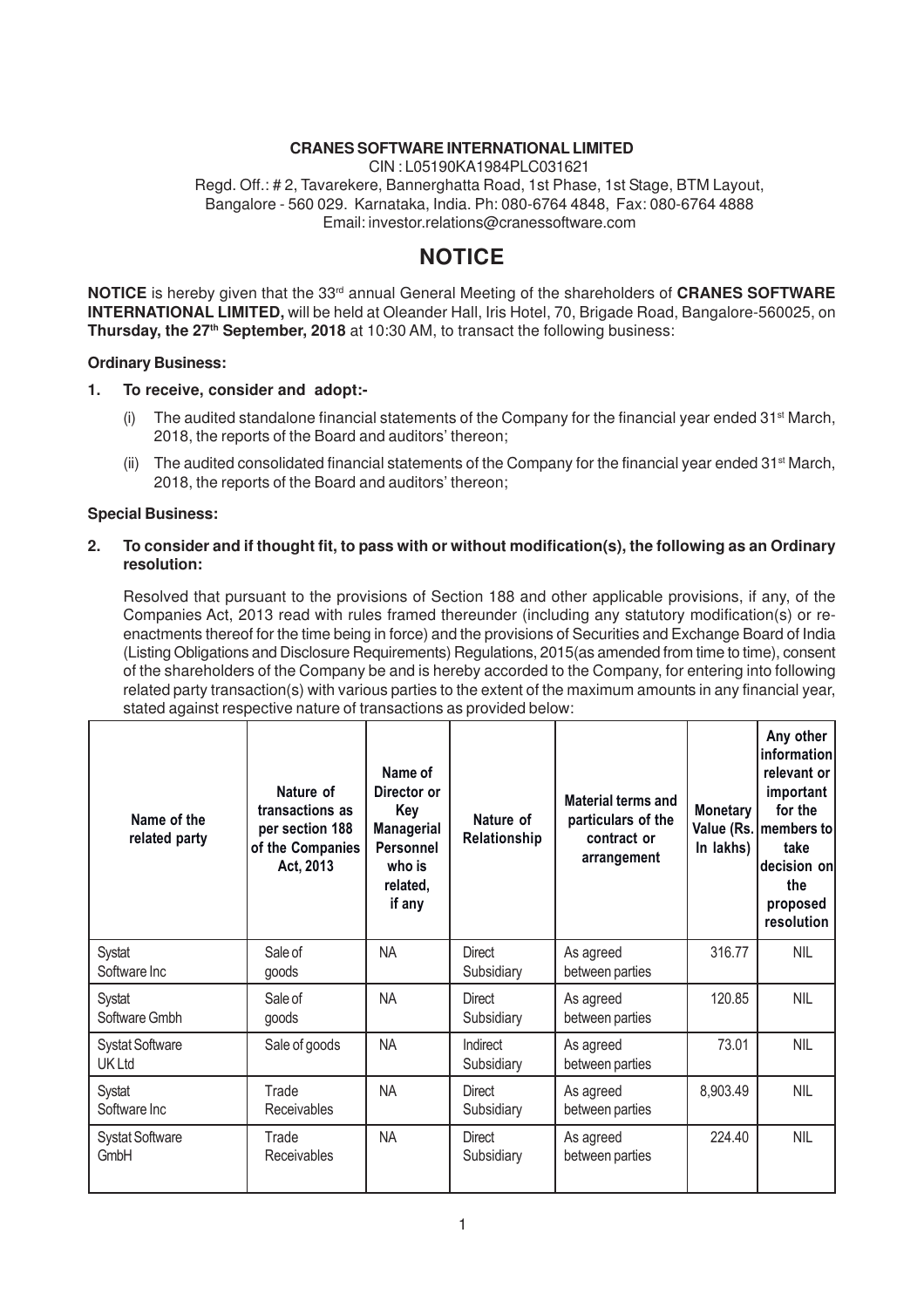

| <b>Proland Software</b><br>Pvt Ltd              | Receivables | Wholetime<br><b>Director</b> | <b>Direct</b><br>Subsidiary | As agreed<br>between parties | 462.81   | <b>NIL</b> |
|-------------------------------------------------|-------------|------------------------------|-----------------------------|------------------------------|----------|------------|
| <b>Dunn Solutions</b><br>Group Inc              | Receivables | <b>NA</b>                    | Indirect<br>Subsidiary      | As agreed<br>between parties | 38.70    | <b>NIL</b> |
| <b>Analytix Systems</b><br>Pvt Ltd              | Payable     | Wholetime<br>Director        | <b>Direct</b><br>Subsidiary | As agreed<br>between parties | 73.83    | <b>NIL</b> |
| <b>Engineering Technology</b><br>Associates Inc | Payable     | <b>NA</b>                    | Indirect<br>Subsidiary      | As agreed<br>between parties | 6.94     | <b>NIL</b> |
| Caravel Info<br>Systems Pvt Ltd                 | Payable     | Wholetime<br>Director        | <b>Direct</b><br>Subsidiary | As agreed<br>between parties | 143.90   | <b>NIL</b> |
| <b>Tilak Autotech</b><br>Pvt Ltd                | Receivable  | Wholetime<br>Director        | <b>Direct</b><br>Subsidiary | As agreed<br>between parties | 163.81   | <b>NIL</b> |
| <b>Systat Software</b><br>Asia Pacific Ltd      | Payable     | Wholetime<br><b>Director</b> | <b>Direct</b><br>Subsidiary | As agreed<br>between parties | 52.94    | <b>NIL</b> |
| Cranes<br>Software Inc                          | Payable     | <b>NA</b>                    | <b>Direct</b><br>Subsidiary | As agreed<br>between parties | 5,787.29 | <b>NIL</b> |
| <b>Cranes Software</b><br>International Pte Ltd | Receivable  | <b>NA</b>                    | <b>Direct</b><br>Subsidiary | As agreed<br>between parties | 1,527.52 | <b>NIL</b> |
| Cranes Varsity Pvt Ltd                          | Payable     | Wholetime<br><b>Director</b> | <b>Direct</b><br>Subsidiary | As agreed<br>between parties | 0.76     | <b>NIL</b> |
| Systat Software GmbH                            | Payable     | <b>NA</b>                    | <b>Direct</b><br>Subsidiary | As agreed<br>between parties | 598.94   | <b>NIL</b> |
| <b>Systat Softwares Inc</b>                     | Receivable  | <b>NA</b>                    | <b>Direct</b><br>Subsidiary | As agreed<br>between parties | 2,673.73 | <b>NIL</b> |
| Systat Software UK Ltd                          | Receivable  | <b>NA</b>                    | Indirect<br>Subsidiary      | As agreed<br>between parties | 344.66   | <b>NIL</b> |
| Esqube Communication<br>Solutions Pvt Ltd       | Receivable  | <b>NA</b>                    | <b>Direct</b><br>Subsidiary | As agreed<br>between parties | 188.76   | <b>NIL</b> |

` "Resolved further that the Board of Directors of the Company (the **"Board"**, which term shall be deemed to include its "Committee of Directors"), be and is hereby authorized to do or cause to be done all such acts, matters, deeds and things and to settle any questions, difficulties or doubts that may arise with regard to any transactions with related parties and execute such agreements, documents and writings and to make such filings, as may be necessary or desirable for the purpose of giving effect to this resolution."

#### **By Order of the Board of Directors**

#### **For Cranes Software International Limited**

**Bengaluru CS P Phaneendra 14th August, 2018 Company Secretary**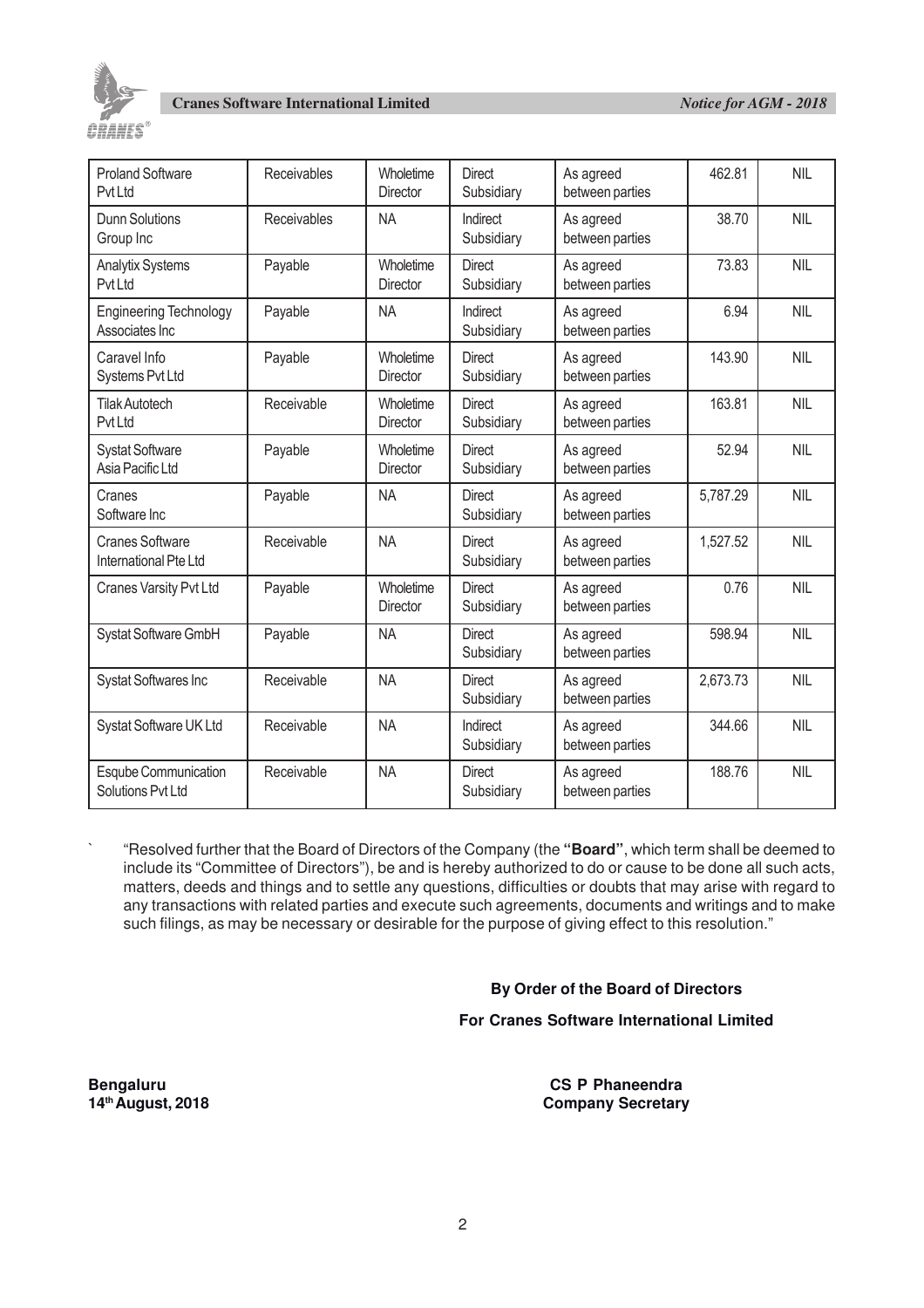#### **Cranes Software International Limited** *Notice for AGM - 2018*



#### **NOTES :**

- 1. A MEMBER ENTITLED TO ATTEND AND VOTE IS ENTITLED TO APPOINT A PROXY TO ATTEND AND VOTE, INSTEAD OF HIMSELF / HERSELF AND THE PROXY NEED NOT BE A MEMBER. A PERSON CAN ACTAS A PROXY ON BEHALF OF MEMBERS UPTO AND NOT EXCEEDING FIFTYAND HOLDING IN THE AGGREGATE NOT MORE THAN TEN PERCENT OF THE TOTAL SHARE CAPITAL OF THE COMPANY. FURTHER, A MEMBER HOLDING MORE THAN TEN PERCENT OF THE TOTAL SHARE CAPITAL OF THE COMPANY CARRYING VOTING RIGHTS MAY APPOINT A SINGLE PERSON AS PROXY AND SUCH PERSON SHALL NOT ACT AS PROXY FOR ANY OTHER PERSON OR MEMBER. THE INSTRUMENT APPOINTING PROXY MUST BE DEPOSITED AT THE REGISTERED OFFICE OF THE COMPANY NOT LESS THAN 48 HOURS BEFORE THE TIME OF HOLDING THE MEETING.
- 2. During the period beginning 24 hours before the time fixed for the commencement of the meeting and ending with the conclusion of the meeting, members would be entitled to inspect the proxies lodged, at any time during the business hours of the Company, provided not less than 3 days written notice is given to the Company.
- 3. Explanatory statement pursuant to section 102 of the Companies Act, 2013 forms part of this notice.
- 4. The Securities and Exchange Board of India (SEBI) has mandated the submission of Permanent Account Number (PAN) by every person dealing in securities market. Members holding shares in electronic form are, therefore, requested to submit the PAN to their depository participants with whom they are maintaining their demat accounts. Members holding shares in physical form can submit their PAN details to the Company or Integrated Enterprises India Private Limited.
- 5. In terms of section 101 and 136 of the Companies Act, 2013 read together with the rules made thereunder, the listed companies may send the notice of annual general meeting and the annual report, including financial statements, board report etc., by electronic mode. The Company is accordingly forwarding soft copies of the above referred documents to all those members, who have registered their email ids with their respective depository participants or with the share transfer agent of the Company.
- 6. Members / proxies are requested to bring the attendance slip / proxy form duly filled and signed for attending the meeting. Proxies are requested to bring their identity proof at the meeting for the purpose of identification.

#### **7. The instructions for shareholders voting electronically are as under:**

#### (a) **Voting through electronic means**

In compliance with the provisions of section 108 of the Companies Act, 2013, Rule 20 of Companies (Management and Administration) Rules, 2014, as substituted by the Companies (Management and Administration) Amendment Rules, 2015 and Regulation 44 of the SEBI (Listing Obligations and Disclosures Requirements) Regulations, 2015, the company has provided a facility to its members to exercise their votes electronically through e - voting service arranged through Central Depository Services (India) Limited ("CDSL" ). The facility to cast votes through ballot papers will also be made available at the AGM and members attending personally or though proxy, who have not cast/ exercised their rights to vote by remote evoting shall be able to exercise their right to vote at the AGM. Members who have cast their votes through remote evoting prior to the AGM may attend the AGM but shall not be entitled to cast their votes. The instructions for remote evoting are provided herein. Mr. Srinivasan K., Practising Company Secretary, CP No. 10957, Bengaluru, has been appointed as scrutinizer the purpose of voting.

#### **Procedures for e-voting are as under:**

(i) The voting period will begin on  $24<sup>th</sup>$  September, 2018 (from 9.00 A.M) and will end on  $26<sup>th</sup>$  September, 2018 (at 5.00 P.M). During this period members of the company, holding shares either in physical form or in dematerialized form, as on the cut-off date, may cast their vote electronically. The evoting module shall be disabled by CDSL for voting thereafter.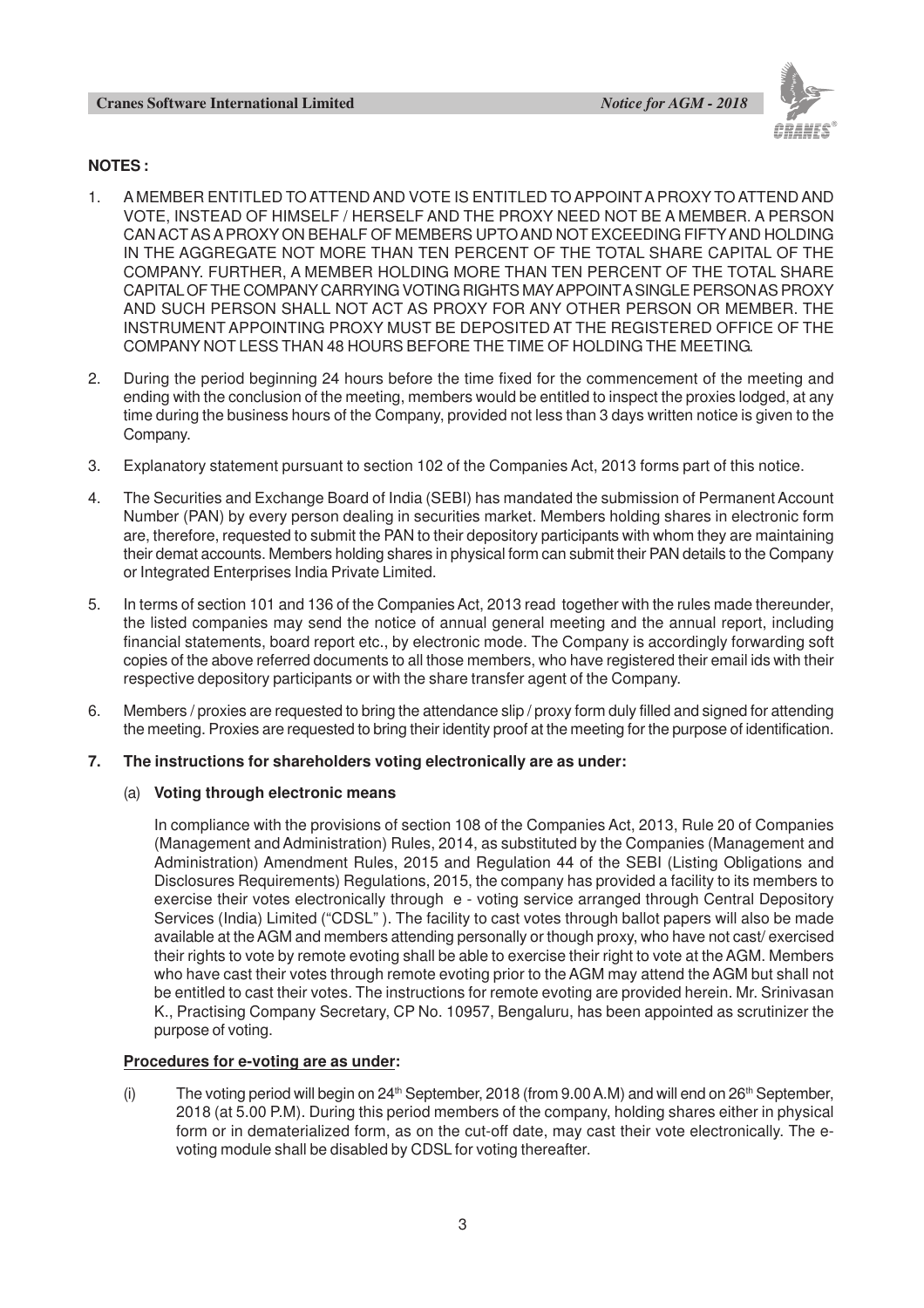

**Cranes Software International Limited** *Notice for AGM - 2018*

- (ii) The cut-off date for e-voting facility is  $20<sup>th</sup>$  September, 2018 and members whose names appear in the register of members shall be entitled to avail the service. Any person who becomes a member of the company after of the Notice of the AGM and holding shares as on the cut-off date is requested to contact company's RTA to get the details relating to his / her login details. Members may call the RTA through telephone number **+91-80-23460815-818** or send an email request to irg@integratedindia.in.
- (iii) The members should log on to the e-voting website www.evotingindia.com
- (iv) Click on "Shareholders / Members" tab.
- (v) Enter your User ID
	- a. For CDSL: 16 digits beneficiary ID,
	- b. For NSDL: 8 Character DP ID followed by 8 Digits Client ID,
	- c. Members holding shares in Physical Form should enter Folio Number registered with the company.
- (vi) Next enter the Image Verification as displayed and Click on Login.
- (vii) If you are holding shares in DEMAT form and had logged on to www.evotingindia.comand voted on an earlier voting of any company, then your existing password is to be used.
- (viii) If you are a first time user follow the steps given below:

|                                                     | For Members holding shares in Demat Form and Physical Form                                                                                                                                                                                                                     |  |
|-----------------------------------------------------|--------------------------------------------------------------------------------------------------------------------------------------------------------------------------------------------------------------------------------------------------------------------------------|--|
| <b>PAN</b>                                          | Enter your 10 digit alpha-numeric PAN issued by Income Tax Department<br>(Applicable for both demat shareholders as well as physical shareholders)                                                                                                                             |  |
|                                                     | Members who have not updated their PAN with the Company/Depository<br>Participant are requested to use the first two letters of their name and the<br>8 digits of the sequence number in the PAN field.                                                                        |  |
|                                                     | In case the sequence number is less than 8 digits enter the applicable<br>number of 0's before the number after the first two characters of the name<br>in CAPITAL letters. Eg. If your name is Ramesh Kumar with sequence<br>number 1 then enter RA00000001 in the PAN field. |  |
| Dividend Bank Details<br>OR.<br>Date of Birth (DOB) | Enter the Dividend Bank Details or Date of Birth (in dd/mm/yyyy format)<br>as recorded in your demat account or in the company records in order to<br>login.                                                                                                                   |  |
|                                                     | If both the details are not recorded with the depository or company please<br>enter the member id / folio number in the Dividend Bank details field as<br>mentioned in instruction (v).                                                                                        |  |

- (ix) After entering these details appropriately, click on "SUBMIT" tab.
- (x) Members holding shares in physical form will then directly reach the company selection screen. However, members holding shares in DEMAT form will now reach 'Password Creation' menu wherein they are required to mandatorily enter their login password in the new password field. Kindly note that this password is to be also used by the DEMAT holders for voting for resolutions of any other company on which they are eligible to vote, provided that company opts for e-voting through CDSL platform. It is strongly recommended not to share your password with any other person and take utmost care to keep your password confidential.
- (xi) For Members holding shares in physical form, the details can be used only for e-voting on the resolutions contained in this Notice.
- (xii) Click on the EVSN of <Company Name>on which you choose to vote.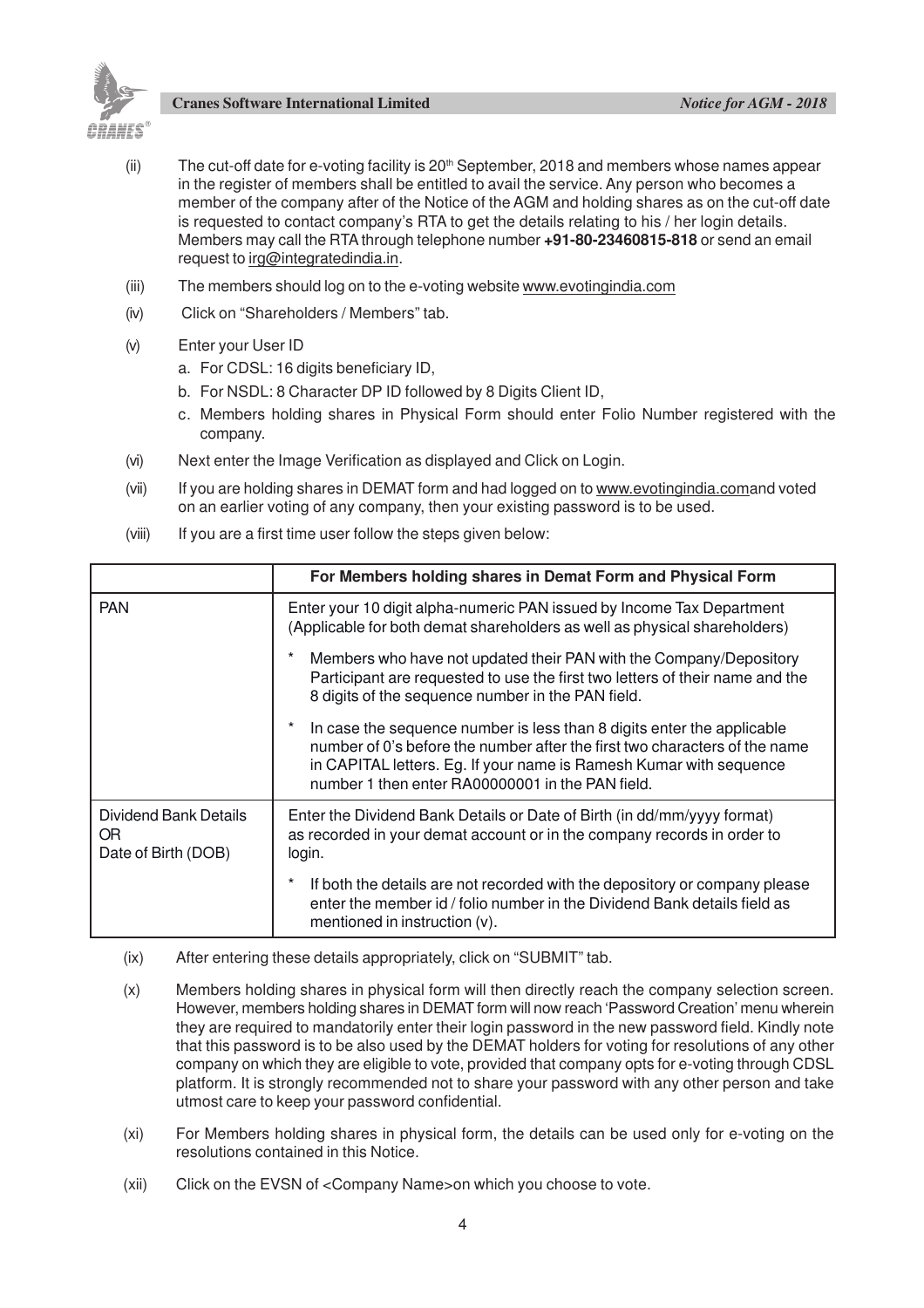

- (xiii) On the voting page, you will see "RESOLUTION DESCRIPTION" and against the same the option "YES/NO" for voting. Select the option YES or NO as desired. The option YES implies that you assent to the Resolution and option NO implies that you dissent to the Resolution.
- (xiv) Click on the "RESOLUTIONS FILE LINK" if you wish to view the entire Resolution details.
- (xv) After selecting the resolution you have decided to vote on, click on "SUBMIT". A confirmation box will be displayed. If you wish to confirm your vote, click on "OK", else to change your vote, click on "CANCEL" and accordingly modify your vote.
- (xvi) Once you "CONFIRM" your vote on the resolution, you will not be allowed to modify your vote.
- (xvii) You can also take out print of the voting done by you by clicking on "Click here to print" option on the Voting page.
- (xviii) If DEMAT account holder has forgotten the changed loginpassword then Enter the User ID and the image verification code and click on Forgot Password & enter the details as prompted by the system.
- (xix) Shareholders can also cast their vote using CDSL's mobile app m-Voting available for android based mobiles. The m-Voting app can be downloaded from Google Play Store. Apple and Windows phone users can download the app from the App Store and the Windows Phone Store respectively. Please follow the instructions as prompted by the mobile app while voting on your mobile.
- (xx) Note for Institutional Members(Non Individual and Custodians)
	- Institutional members (i.e. other than Individuals, HUF, NRI etc.) are required to log on to www.evotingindia.comand register themselves as Corporates.
	- A scanned copy of the Registration Form bearing the stamp and sign of the entity should be emailed to helpdesk.evoting@cdslindia.com
	- After receiving the login details they have to create compliance user should be created using the admin login and password. The Compliance user would be able to link the account(s) for which they wish to vote on.
	- The list of accounts should be mailed to helpdesk.evoting@cdslindia.comand on approval of the accounts they would be able to cast their vote.
	- A scanned copy of the Board Resolution and Power of Attorney (POA) which they have issued in favour of the Custodian, if any, should be uploaded in PDF format in the system for the scrutinizer to verify the same.
- (xxi) In case you have any queries or issues regarding e-voting, you may refer the Frequently Asked Questions ("FAQs") and e-voting manual available at www.evotingindia.comunder help section or write an email to helpdesk.evoting@cdslindia.com.
- (xxii) The results of the e-voting along with the scrutinizer's report shall be placed in the company's website www.cranessoftware.com and on the website of CDSL e-Voting within Forty Eight hours of the conclusion of the AGM. The results will also be communicated to the stock exchanges where the shares of the company are listed.
- (xxiii) In case of joint members attending the AGM, only such joint holder who is higher in the order of names will be entitled to vote (if cast at the AGM).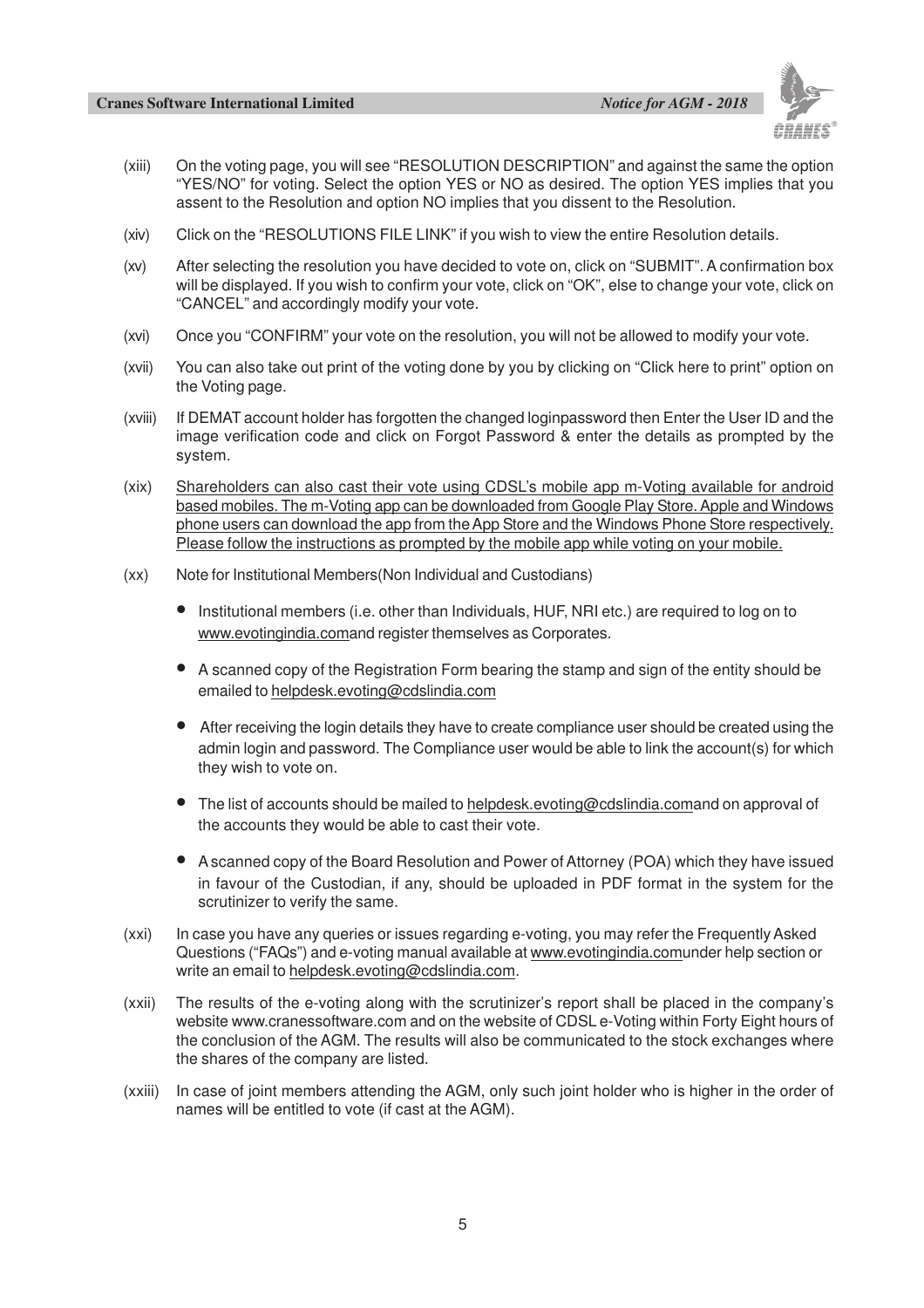



## **ANNEXURE TO THE NOTICE**

#### **Statement of material facts pursuant to section 102(1) of the Companies Act, 2013:**

#### **Item #2:**

The Securities and Exchange Board of India (Listing Obligations and Disclosure Requirements) Regulations, 2015 ("SEBI Regulations") provides for obtaining approval of the shareholders for entering into material related party transactions as provided therein. Further, in terms of the provisions of section 188(1) of the Companies Act, 2013 read with rules framed thereunder, for entering into related party transactions where the transaction value exceed the thresholds prescribed, prior approval of the shareholders by way of an Ordinary Resolution is required.

Accordingly, in terms of the provisions of the SEBI Regulations and the Companies Act, 2013, approval of the shareholders of the Company is being sought by way of an Ordinary Resolution set out at item No. 2. of this notice.

Pursuant to the requirements prescribed under the Companies (Meetings of the Board and its Powers) Rules, 2014, as amended from time to time, the details in relation to the transactions with related parties, are as under:

**By Order of the Board of Directors**

#### **For Cranes Software International Limited**

**Bengaluru CS P Phaneendra 14th August, 2018 Company Secretary**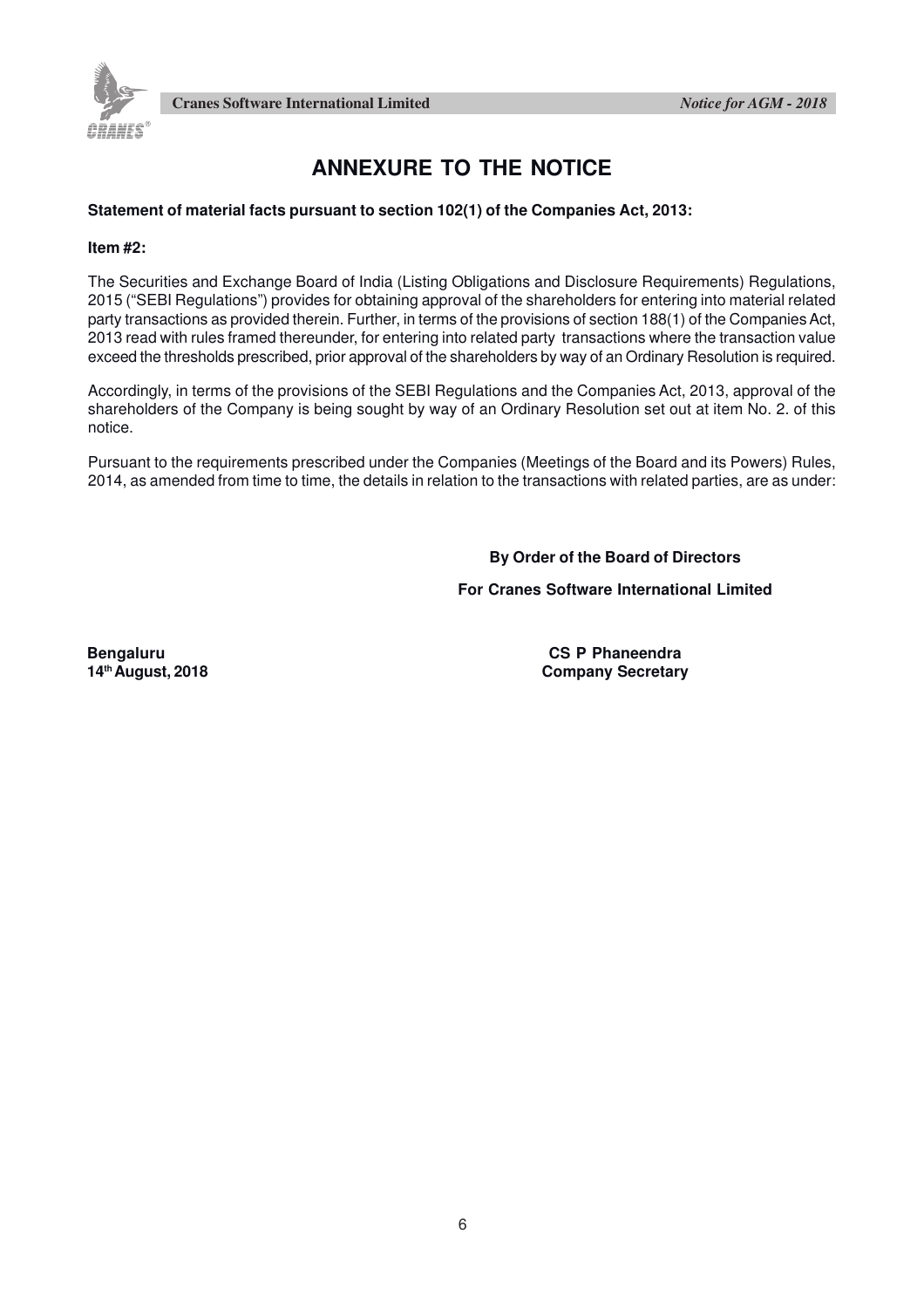

| <b>CRANES SOFTWARE INTERNATIONAL LIMITED</b><br>CIN: L05190KA1984PLC031621<br>Regd. Off.: #2, Tavarekere, Bannerghatta Road, 1st Phase, 1st Stage, BTM Layout, Bangalore - 560 029.<br>Karnataka, India. Ph: 080-6764 4848, Fax: 080-6764 4888 Email: investor.relations@cranessoftware.com |                        |                                                                                                                                        |  |  |
|---------------------------------------------------------------------------------------------------------------------------------------------------------------------------------------------------------------------------------------------------------------------------------------------|------------------------|----------------------------------------------------------------------------------------------------------------------------------------|--|--|
|                                                                                                                                                                                                                                                                                             |                        | Form No. MGT - 11<br><b>Proxy form</b>                                                                                                 |  |  |
|                                                                                                                                                                                                                                                                                             |                        | [Pursuant to section 105(6) of the Companies Act, 2013 and rule 19(3) of the Companies (Management and<br>Administration) Rules, 2014] |  |  |
| <b>CIN</b>                                                                                                                                                                                                                                                                                  |                        | :L05190KA1984PLC031621                                                                                                                 |  |  |
| Name of the Company                                                                                                                                                                                                                                                                         |                        | : Cranes Software International Limited                                                                                                |  |  |
|                                                                                                                                                                                                                                                                                             | Registered office      | : # 2, Tavarekere, Bannerghatta Road, 1st Phase, 1st Stage, BTM Layout,<br>Bangalore - 560 029, Karnataka, India                       |  |  |
|                                                                                                                                                                                                                                                                                             | Name of the member (s) |                                                                                                                                        |  |  |
|                                                                                                                                                                                                                                                                                             | Registered address     |                                                                                                                                        |  |  |
|                                                                                                                                                                                                                                                                                             | E-mail ID              |                                                                                                                                        |  |  |
|                                                                                                                                                                                                                                                                                             | Folio No. / Client ID  |                                                                                                                                        |  |  |
| DP ID                                                                                                                                                                                                                                                                                       |                        |                                                                                                                                        |  |  |
| 1.                                                                                                                                                                                                                                                                                          | Name<br>Address        |                                                                                                                                        |  |  |
|                                                                                                                                                                                                                                                                                             | Email ID               |                                                                                                                                        |  |  |
|                                                                                                                                                                                                                                                                                             |                        |                                                                                                                                        |  |  |
| 2.                                                                                                                                                                                                                                                                                          | Name                   |                                                                                                                                        |  |  |
|                                                                                                                                                                                                                                                                                             | Address                |                                                                                                                                        |  |  |
|                                                                                                                                                                                                                                                                                             |                        |                                                                                                                                        |  |  |
|                                                                                                                                                                                                                                                                                             |                        |                                                                                                                                        |  |  |
|                                                                                                                                                                                                                                                                                             |                        |                                                                                                                                        |  |  |
| 3.                                                                                                                                                                                                                                                                                          | Name                   |                                                                                                                                        |  |  |
|                                                                                                                                                                                                                                                                                             | Address                |                                                                                                                                        |  |  |
|                                                                                                                                                                                                                                                                                             | Email ID               |                                                                                                                                        |  |  |
|                                                                                                                                                                                                                                                                                             |                        |                                                                                                                                        |  |  |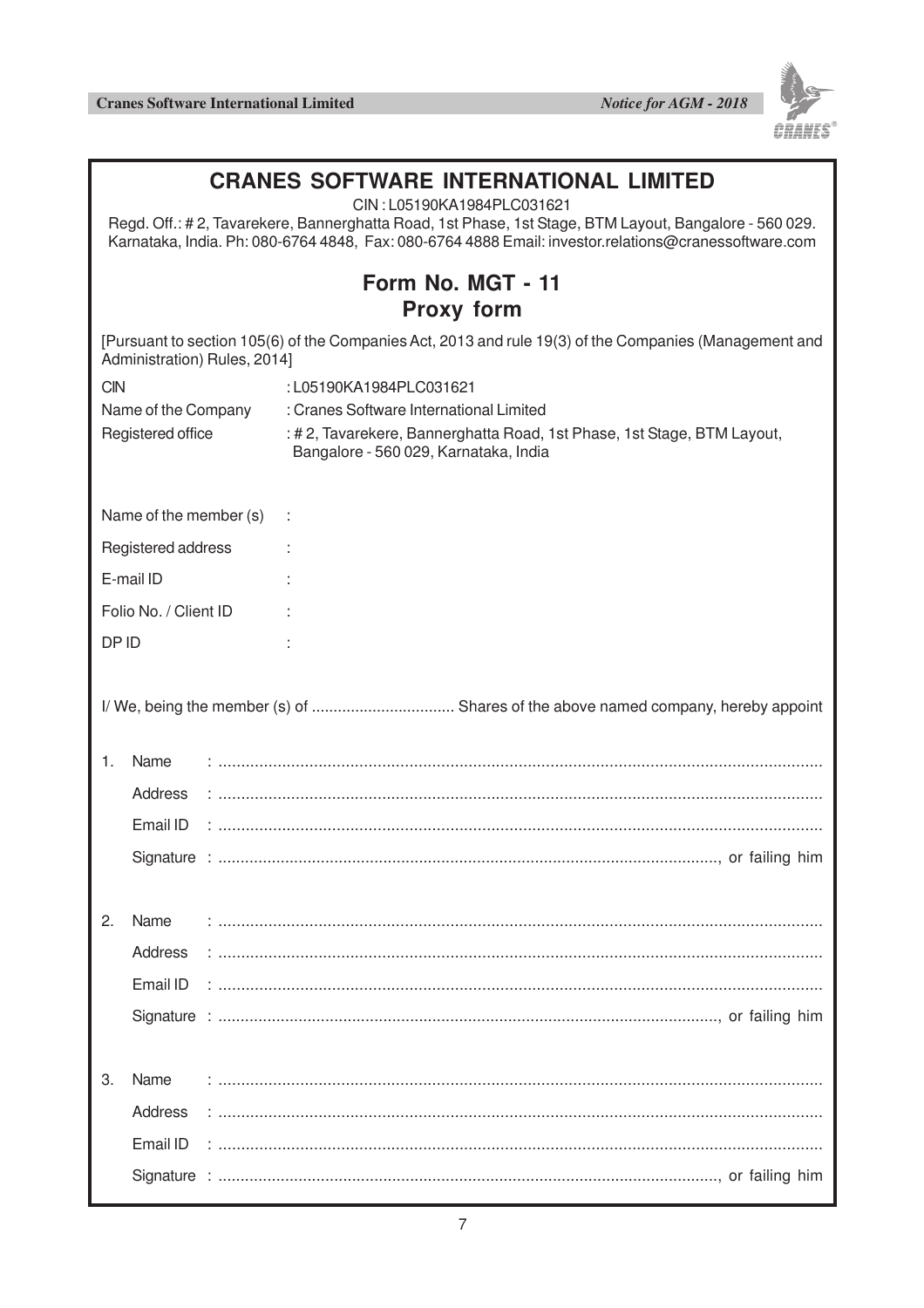

As my/our proxy to attend and vote (on a poll) for me/us and on my/our behalf at the 33rd Annual General Meeting of the Company, to be held on Thursday, the 27th September, 2018 at 10:30 am at Oleander Hall, Iris Hotel, 70, Brigade Road, Bangalore - 560 025 and at any adjournment thereof in respect of such resolutions as are indicated below:

#### **Ordinary Business(es)**

- 1. (i) To adopt standalone financial statements for the year ended  $31<sup>st</sup>$  March, 2018.
	- (ii) To adopt consolidated financial statements for the year ended 31st March, 2018.

#### **Special Business(es)**

2. Consent for related party transactions.

Signed this........................ day of ..................... 2018

Signature of shareholder

Affix **Revenue Stamp** 

Signature of Proxy holder (s)

**Note: This form of proxy in order to be effective should be duly completed and deposited at the Registered Office of the Company, not less than 48 hours before the commencement of the meeting.**

Date: 27<sup>th</sup> September, 2018

Time : 10:30 am

Venue : Oleander Hall, Iris Hotel, 70, Brigade Road, Bangalore-560025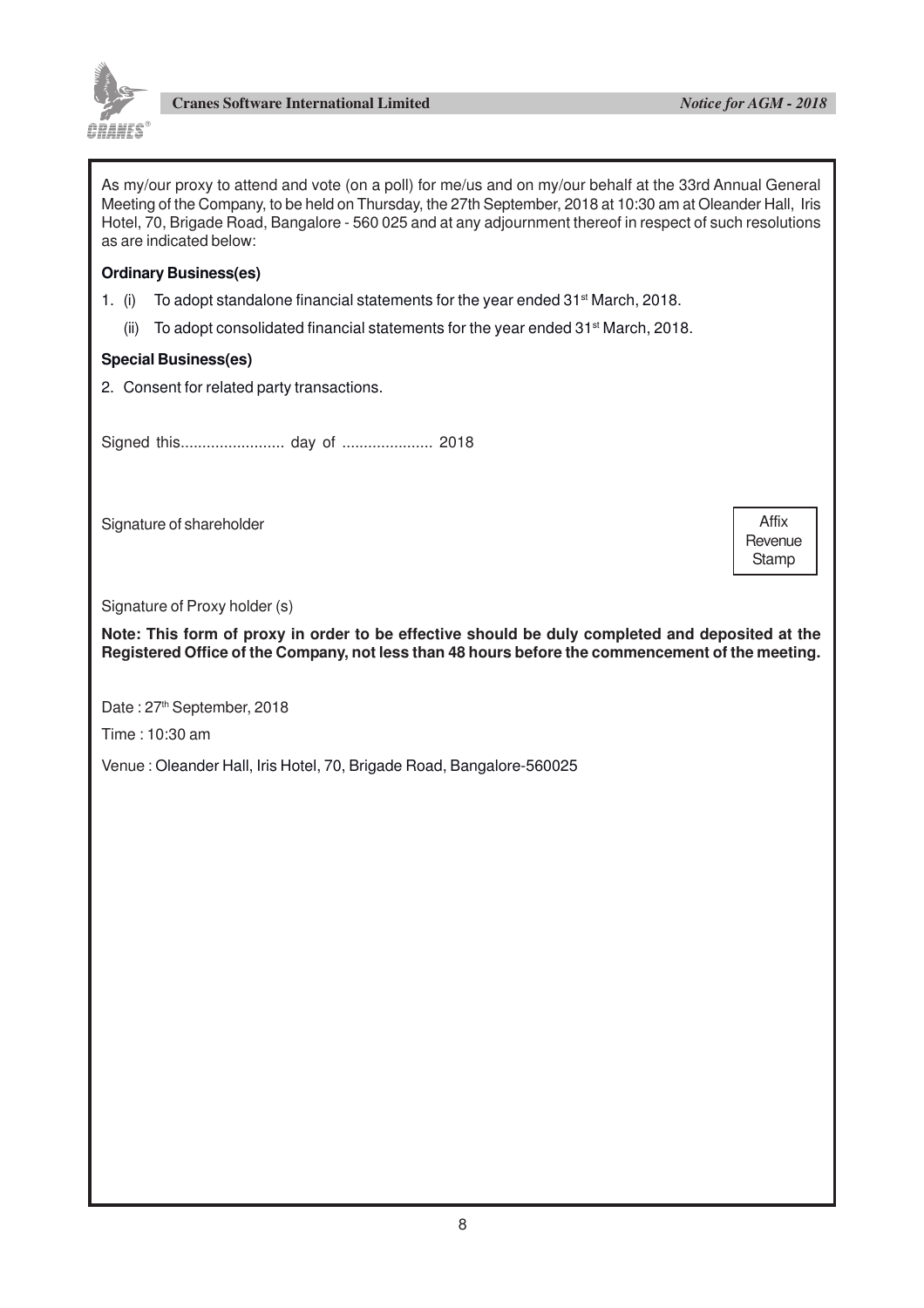**Cranes Software International Limited** *Notice for AGM - 2018*



## **CRANES SOFTWARE INTERNATIONAL LIMITED**

CIN : L05190KA1984PLC031621

Regd. Off.: # 2, Tavarekere, Bannerghatta Road, 1st Phase, 1st Stage, BTM Layout, Bangalore - 560 029. Karnataka, India. Ph: 080-6764 4848, Fax: 080-6764 4888 Email: investor.relations@cranessoftware.com

# **ATTENDANCE SLIP FOR ATTENDING ANNUAL GENERAL MEETING**

Regd. Folio No. ................................. No. of shares held. .......................................

DP ID No. ......................................... Client ID No. ................................................

I Certify that I am a Member / Proxy for the members (s) of the company.

I hereby record my presence at the 33<sup>rd</sup> Annual General Meeting of the Company at Oleander Hall, Iris Hotel, 70, Brigade Road, Bangalore - 560 025, at 10:30 am on Thursday, 27th September, 2018.

 $\Box$ 

Member's / Proxy's name in Block Letters Member's / Proxy's Signature

Note: Please fill up this attendance slip and hand it over at the entrance of the meeting hall.